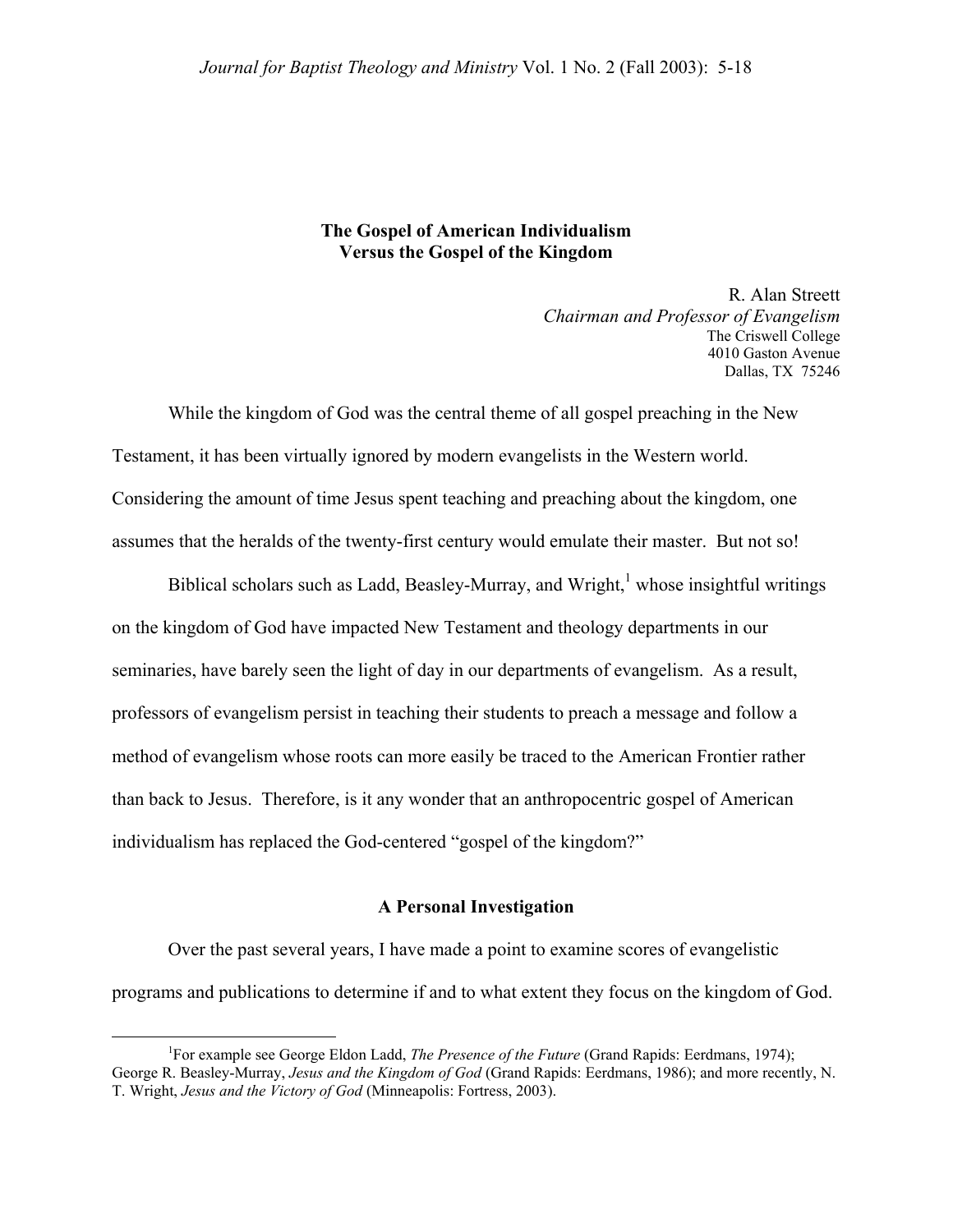My findings show a great dearth in the area. For example, *Evangelism Explosion* and *F.A.I.T.H*, the two most popular evangelistic programs used in American churches, do not mention or examine the kingdom at all. Likewise, none of the best-selling evangelistic tracts produced by our two largest tract societies deal with the kingdom in any significant way.<sup>[2](#page-1-0)</sup> Neither do such gospel booklets as *The Four Spiritual Laws, Steps to Peace with God,* and *Bridge to Life*. Additionally, within the past decade, no academic textbook on evangelism has been written which gives adequate attention to the kingdom. $3$ 

This absence of kingdom-centered evangelism has had devastating effects on the western church and has now reached a critical mass. The deficiency is so great that most evangelists and professors of evangelism would be hard-pressed to even define the "gospel of the kingdom" (Matt 24:14; Mark 1:14). Consequently, few who profess faith in Christ are actually converted, making for an anemic form of Christianity devoid of spiritual power and vigor.

## **The Southern Baptist Convention and the Kingdom of God**

A recent development has occurred within the Southern Baptist Convention that has the potential to change this trend.In late 1999, a group of SBC executives and state executives, facing a new millennium and a fast-paced, postmodern culture, met to discuss how the Southern Baptists could ever hope to be a vibrant influence in world evangelization. A task force was then formed, and after numerous meetings and times of spiritual and scriptural reflection, concluded that since Jesus focused exclusively on the kingdom of God, all Southern Baptists should focus

<span id="page-1-0"></span> $\frac{1}{2}$  $2$ The author is referring to the American Tract Society (Garland, Texas) and Good News Publishers (Wheaton, Illinois).

<span id="page-1-1"></span><sup>3</sup> In 1989, William J. Abraham wrote *The Logic of Evangelism* (Eerdmans), which drew attention to the fact that the kingdom of God is the missing dimension in evangelism. Since then, no further academic treatment of the subject has been forthcoming.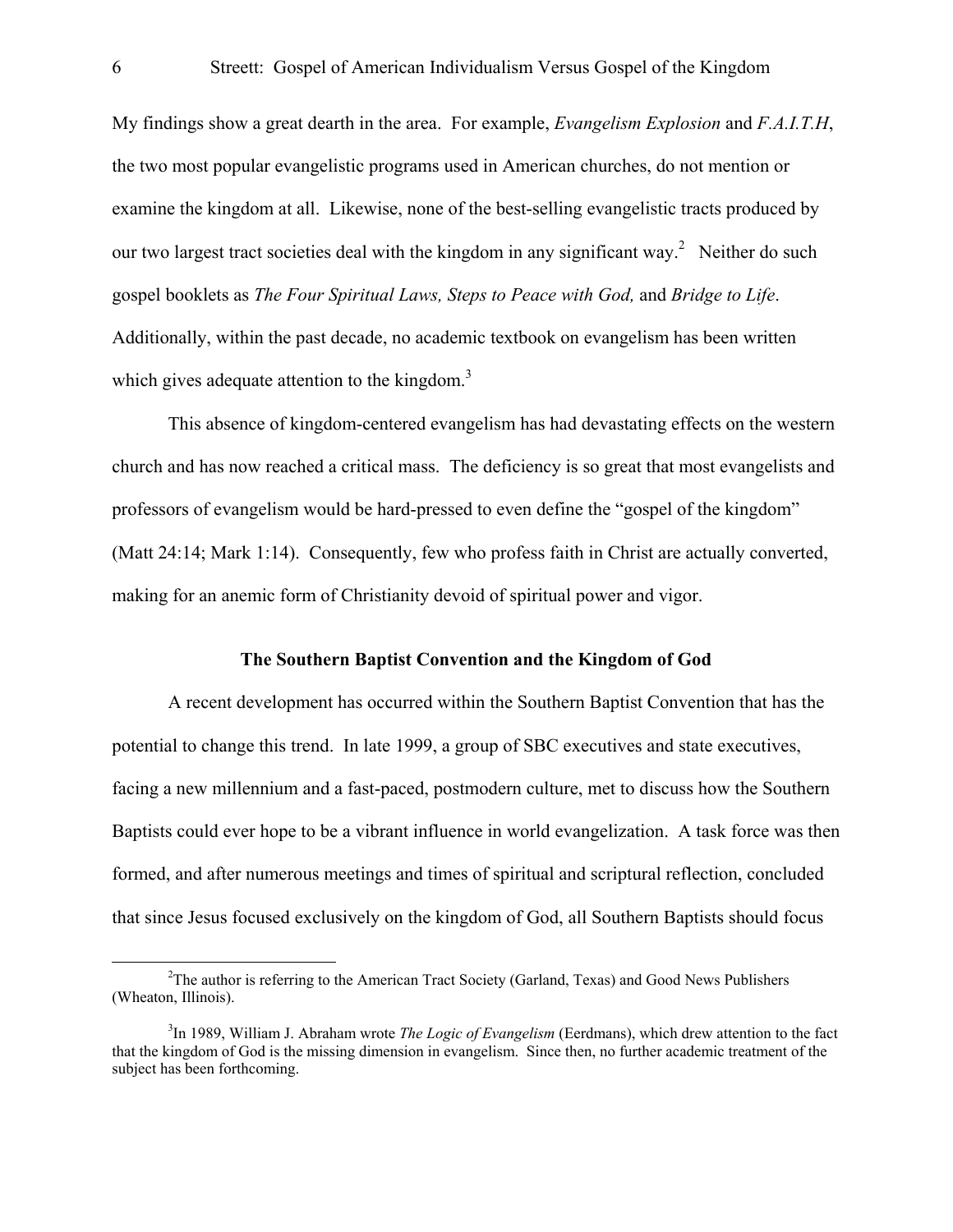on it as well. They also examined a successful kingdom-oriented emphasis called *Empowering*  Kingdom Growth (EKG) developed in the South Carolina Convention in the early 1990's.<sup>4</sup> They borrowed the name and went to work to implement a similar agenda worldwide.

 During the 2002 Southern Baptist Convention annual meeting in St. Louis, Missouri, at the recommendation of the task force, the messengers voted unanimously to adopt a new spiritual initiative, which called upon Southern Baptist churches and members everywhere to concentrate fully on the kingdom of God. The vote was not simply for another program, but an entire new direction for the Convention. Henceforth, all SBC programs, boards and agencies will focus their full energies on kingdom ministry.

At the time of the vote, President James Merritt called the decision as significant for the Southern Baptist Convention as the decision made in 192[5](#page-2-1) to launch the Cooperative Program.<sup>5</sup> The EKG task force wrote that the Empowering Kingdom Growth initiative "could prove to be anunprecedented turning point in American history," considering that never before has such a large body of evangelicals decided to put aside secondary issues to concentrate solely on the kingdom of God.

Time will be the ultimate judge as to whether or not the heroic effort of the SBC succeeds. If it does, it will be because it has abandoned an Americanized gospel for the gospel of the kingdom.

The remainder of this paper will 1) discuss the biblical basis for preaching the gospel of the kingdom, 2) examine the nature of the gospel of the kingdom, 3) compare the gospel of

<span id="page-2-0"></span> $\frac{1}{4}$ Carlisle Driggers, "First Person: Kingdom Growth is Limitless," *Baptist Press* (April 4, 2003), 1. <sup>5</sup>Ibid.

<span id="page-2-2"></span><span id="page-2-1"></span><sup>&</sup>lt;sup>6</sup>As quoted in Driggers, 2.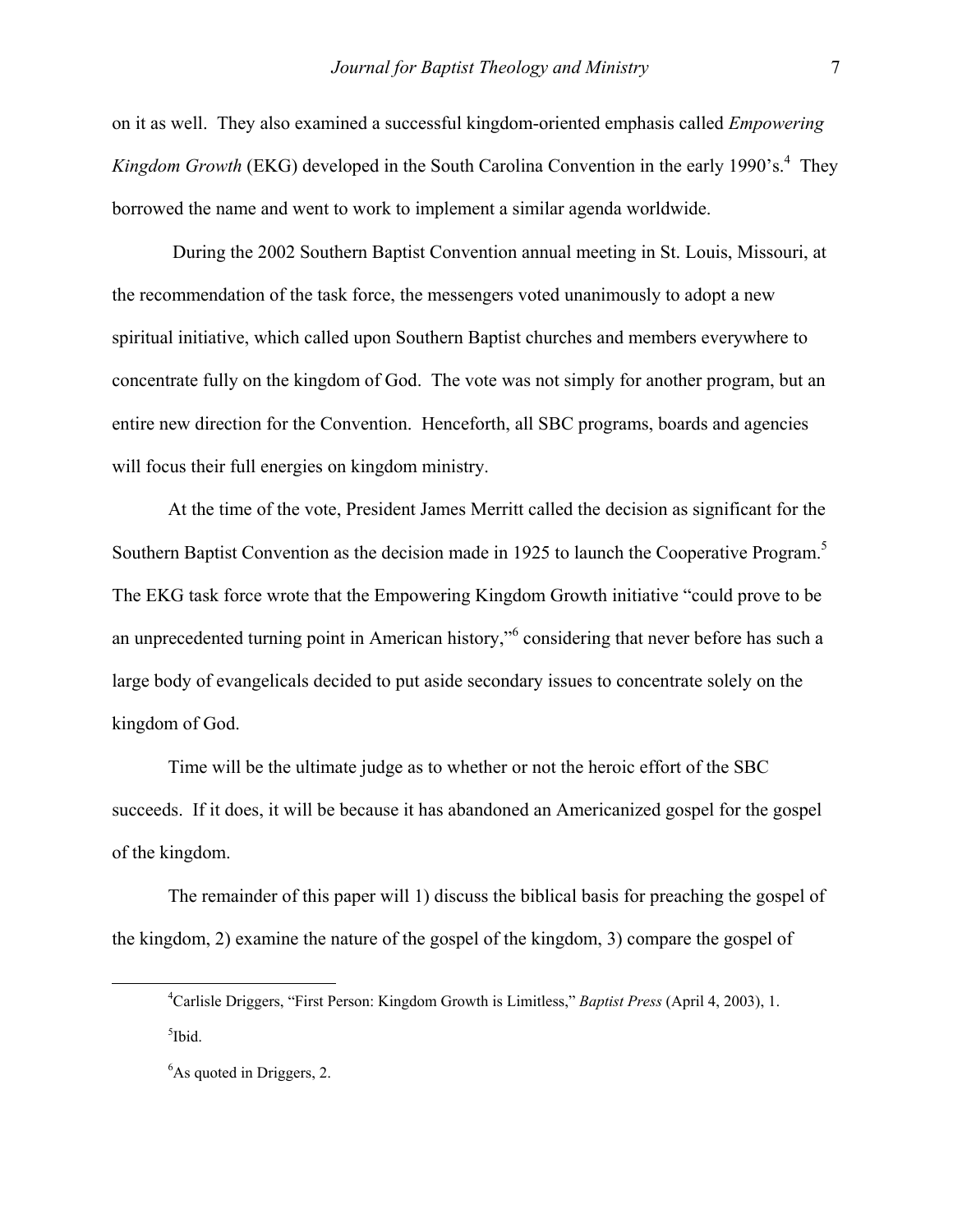American individualism to the gospel of the kingdom, and finally 4) offer solutions to the problem facing evangelism in the Western world.

# **The Basis for Preaching the Gospel of the Kingdom**

When John the Baptist came preaching "Repent, for the kingdom of God is at hand!" (Matt. 3:2), his hearers understood he was referring to the eschatological age foretold by Old Testament prophets, a time when God would send a promised messianic king to defeat Israel's enemies and usher in a new age of universal peace. John called people to break with the past as a requirement to enter the kingdom and escape the coming judgment.

After John's arrest, "Jesus came preaching the gospel of the kingdom, and saying, 'The time is fulfilled, and the kingdom of God is at hand'" (Mark1:14-15). Luke tells us that Jesus stood up in the synagogue and read a messianic passage from the scroll of Isaiah and concluded by saying, "Today this scripture is fulfilled in your hearing" (Luke 4:21). The kingdom had arrived with Jesus.

When later asked by the Sanhedrin if he were the promised Messiah, he replied, "I am" (Mark 14:62). The kingdom of God was no longer a distant hope. "It now had a name and a face—the name and face of the man from Nazareth."<sup>7</sup> The waiting period was over, and God was in a climactic way initiating his royal salvific work on earth. $\delta$  After revealing his identity in the synagogue and performing many miracles which demonstrated the in-breaking of the kingdom, Jesus told the crowds, "I must preach the kingdom of God to other cities also, because

<span id="page-3-0"></span> $\overline{\phantom{a}}$ Lesslie Newbigin, *The Open Secret* (Grand Rapids: Eerdmans, 1978), 44.

<span id="page-3-1"></span><sup>8</sup> Carl F. H. Henry, "Reflections on the Kingdom of God," *Journal of the Evangelical Theological Society* 35 (1992): 44.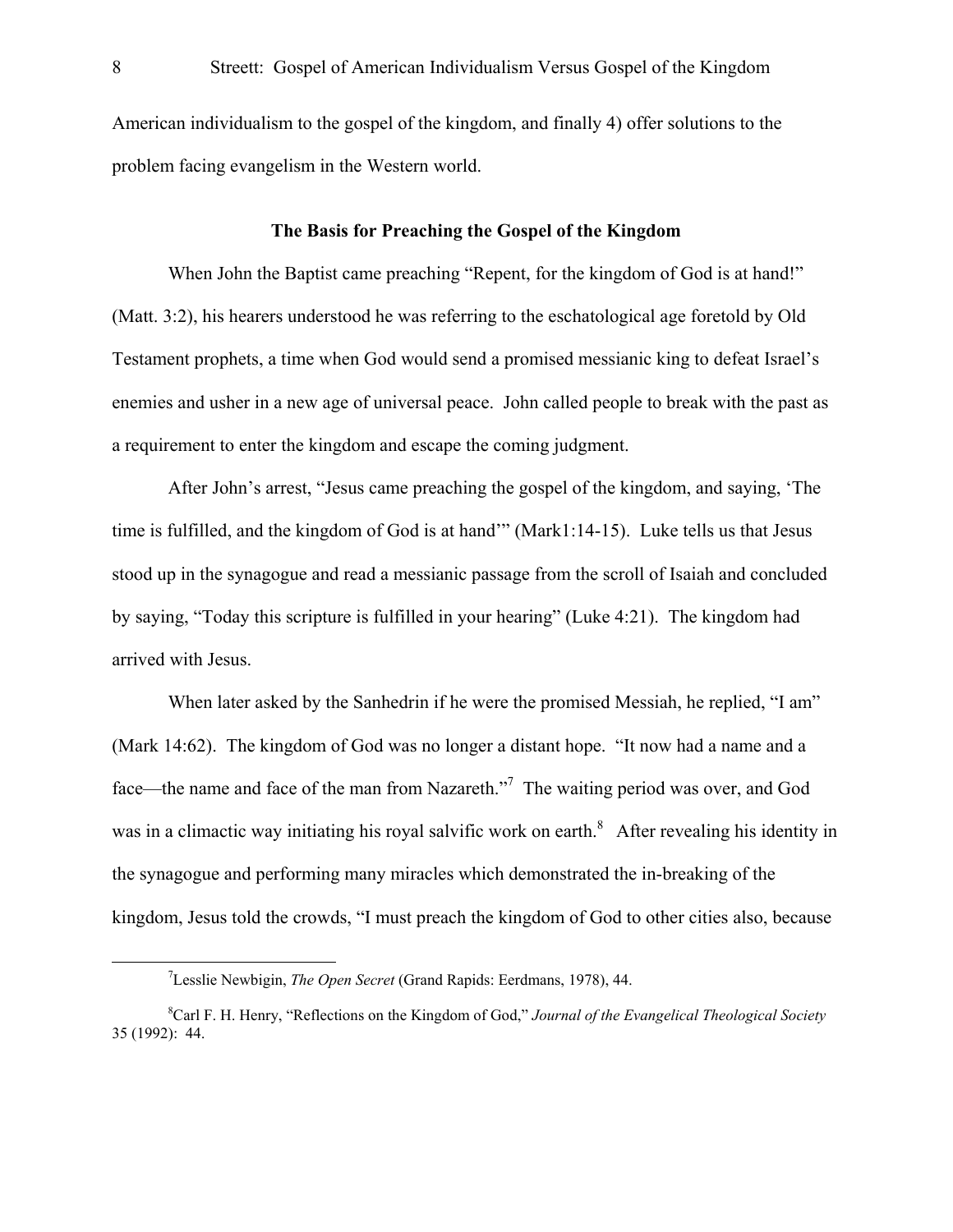for this purpose I have been sent" (Luke 4:43). Everywhere he went he proclaimed the "glad tidings of the kingdom of God" (Luke 8:1). The twelve apostles traveled with him.

Is it any wonder that when he sent them out, he commissioned them "to preach the kingdom" (Luke 9:1-2)? Mark's parallel account of the event says, "So they went out and preached that people should repent" (Mark 6:12), showing that people must break with the past to enter the kingdom. Jesus then appointed seventy others to "heal the sick there, and say to them, 'The kingdom of God has come near you'" (Luke 10:1, 9).

Prior to his ascension, the resurrected Lord spent forty days with the apostles "speaking of the things pertaining to the kingdom of God" (Acts 1:3). Thus, he *ended* his earthly ministry the way he *began* it—declaring the gospel of the kingdom!

On the mount, after assuring his followers that there would be a future dimension to the kingdom, he told them that in the interim they were to be his witnesses (Acts 1:8). Therefore, it is not surprising to find them preaching "the things concerning the kingdom of God and the name of Jesus" (Acts 8:12). The apostle Paul, likewise, taught "concerning the things of the kingdom of God" (Acts 19:8). He reminded the elders at Ephesus that he spent three years "preaching the kingdom of God" (Acts 20:25, 31). During his house arrest in Rome, "many came to him at his lodging, to whom he explained and solemnly testified of the kingdom of God" (Acts 28:23). The book of Acts closes significantly with these words, "Then Paul dwelt two whole years in his own rented house and received all who came to him, preaching the kingdom of God and teaching the things which concern the Lord Jesus Christ with all confidence, no one forbidding him" (Acts 28:30-31). Since Paul spent three years in Ephesus and two more under house arrest preaching the kingdom, we may safely deduce that this was the focal point of his ministry.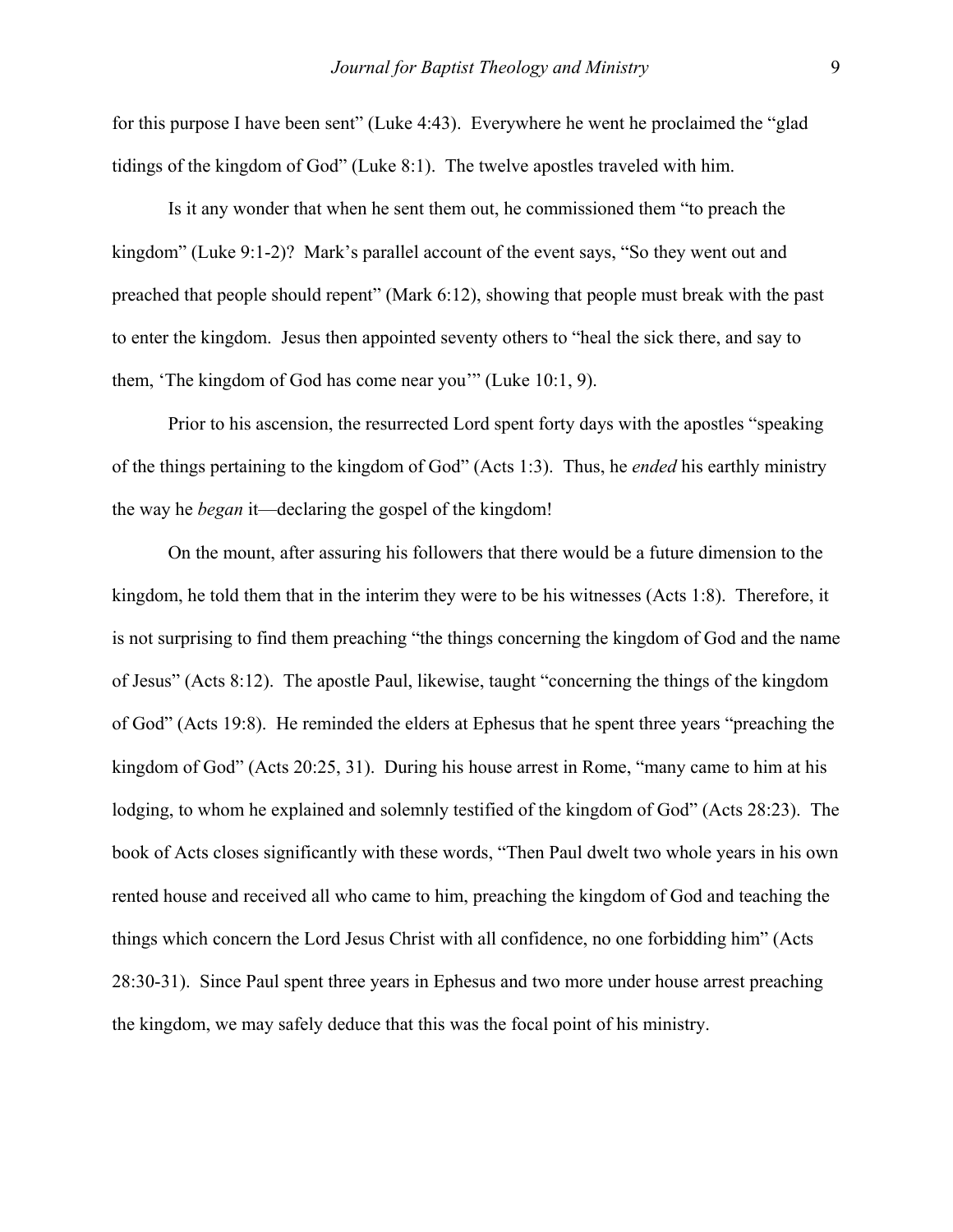There can be little doubt; the good news of the kingdom was the central theme of first century evangelistic preaching. Consequently, it should be our focus as well. Jesus says, "And this gospel of the kingdom will be preached in all the world as a witness to all nations, and then the end will come" (Matt. 24:14).

#### **The Nature of the Kingdom Message**

Thus far, we have conclusively shown that the gospel is about the kingdom; but what exactly is the "gospel of the kingdom?" The essential idea of the kingdom is that as creator, God reigns over the universe (Ps. 72:8; Isa. 11:10). All those under God's rule are subject to his laws. However, a satanic-led rebellion has taken place within his kingdom. Both heavenly and earthly beings have chosen to live independently of God's rule. As Boyd observes, "The Old Testament clearly assumes that something profoundly sinister has entered God's good creation and now perpetually threatens the world."<sup>[9](#page-5-0)</sup>

By usurping man's God-given dominion over the earth, Satan has entrenched himself as the prince (*archon*) of this world. The cosmos, under his tyrannical rule (1 John 5:19), reels from pain, suffering and death. However, Satan's reign will not continue forever.

The Old Testament reveals that God, in his sovereign grace, redeemed a people for his name. Israel was to submit to his rule and make his name known among the nations. Through her witness, his glory would be spread abroad. In turn, he would be her protector. At times Israel faithfully served God and was blessed, but often she paid him only lip service. Her willful disobedience often led to chastisement, calamity and even captivity.

Through his prophets, God called Israel back to himself and foretold a time when he would send a mighty deliverer to establish a new covenant with Israel and bring all things in

<span id="page-5-0"></span> $\frac{1}{9}$ Gregory A. Boyd, *God At War* (Downers Grove: InterVarsity Press, 1997), 171.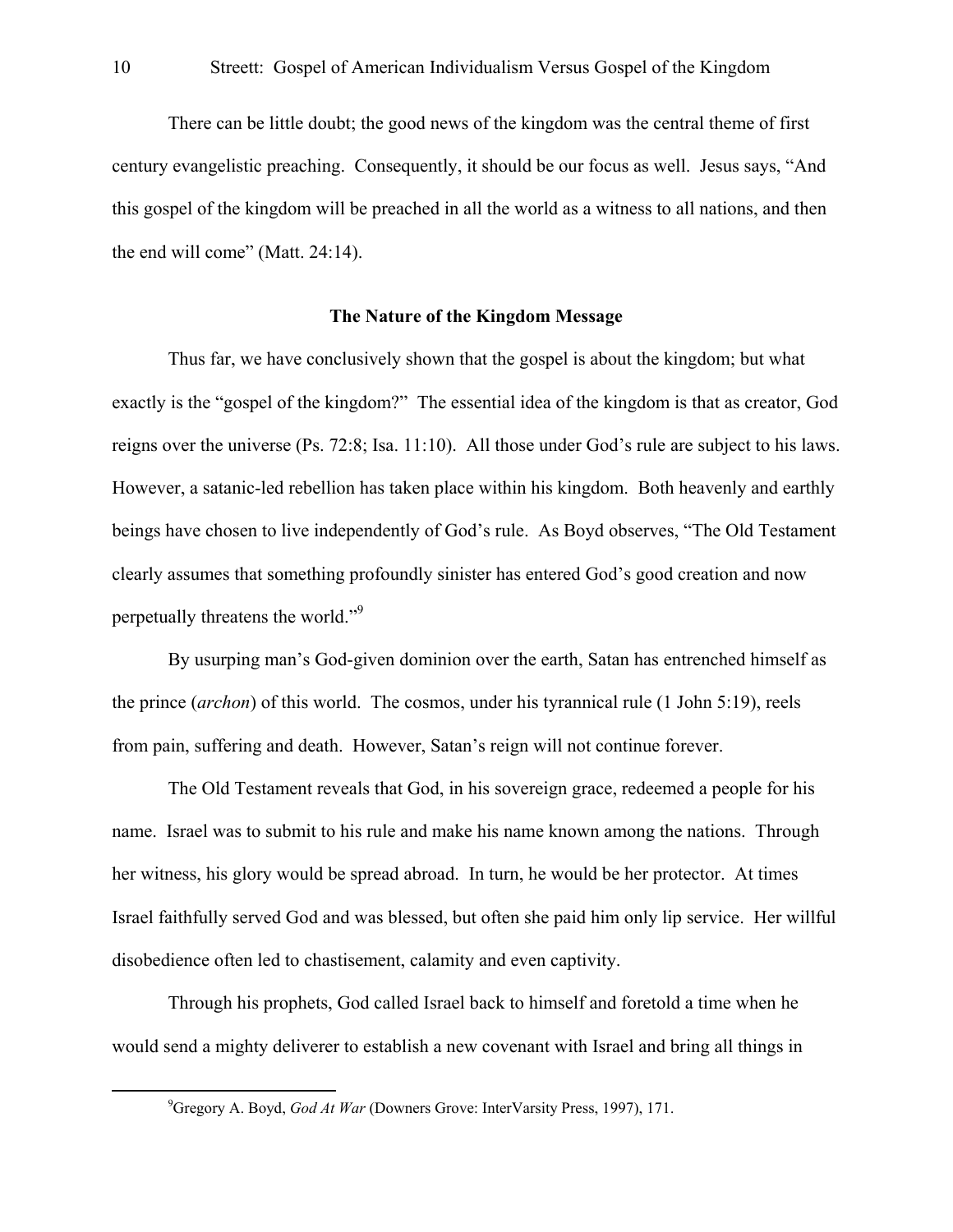subjection to himself (Jer. 31:31; Ezek. 36:25-28). All independent kingdoms to which people give their allegiance would be destroyed.

When Christ stepped onto the scene proclaiming the kingdom of God, he immediately faced conflict with the devil and emerged from the desert victorious in the power of the Spirit. He bound up the strong man (Luke 11:21) and plundered his property by casting out demons, healing the oppressed, raising the dead, and calling on his hearers to submit to God's rule through repentance and faith. Jesus literally set the captives free (Luke 4:18), snatching people out of Satan's domain and placing them under the reign of God.

The masses sought to make Jesus their earthly king (John 6:15). His refusal turned their excitement into confusion. Why did he hesitate to overthrow the Roman authorities and establish God's kingdom? Even John the Baptist was dismayed and inquired from his prison cell if Jesus was the messiah (Luke 7:19).

Only after Peter's confession did Jesus reveal, "The Son of Man must suffer many things, and be rejected by the elders and chief priests and the scribes, and be killed, and after three days rise again" (Mark 8:31). What a shock! John Bright in his classic, *The Kingdom of God*, remarks that the "Messiah King…should suffer and die was the last thing in the world that Jewish nationalism expected or wanted."<sup>[10](#page-6-0)</sup>

Few realized that Christ's death would be the divinely appointed means to redeem mankind, win a decisive victory over the powers of evil, and ultimately establish God's own rule in Christ over all creation. The cross was God's death blow to sin, Satan and death, and thus became the "hinge of history" (John 12:31-32).

<span id="page-6-0"></span> <sup>10</sup>John Bright, *The Kingdom of God* (Nashville: Abingdon, 1953), 200.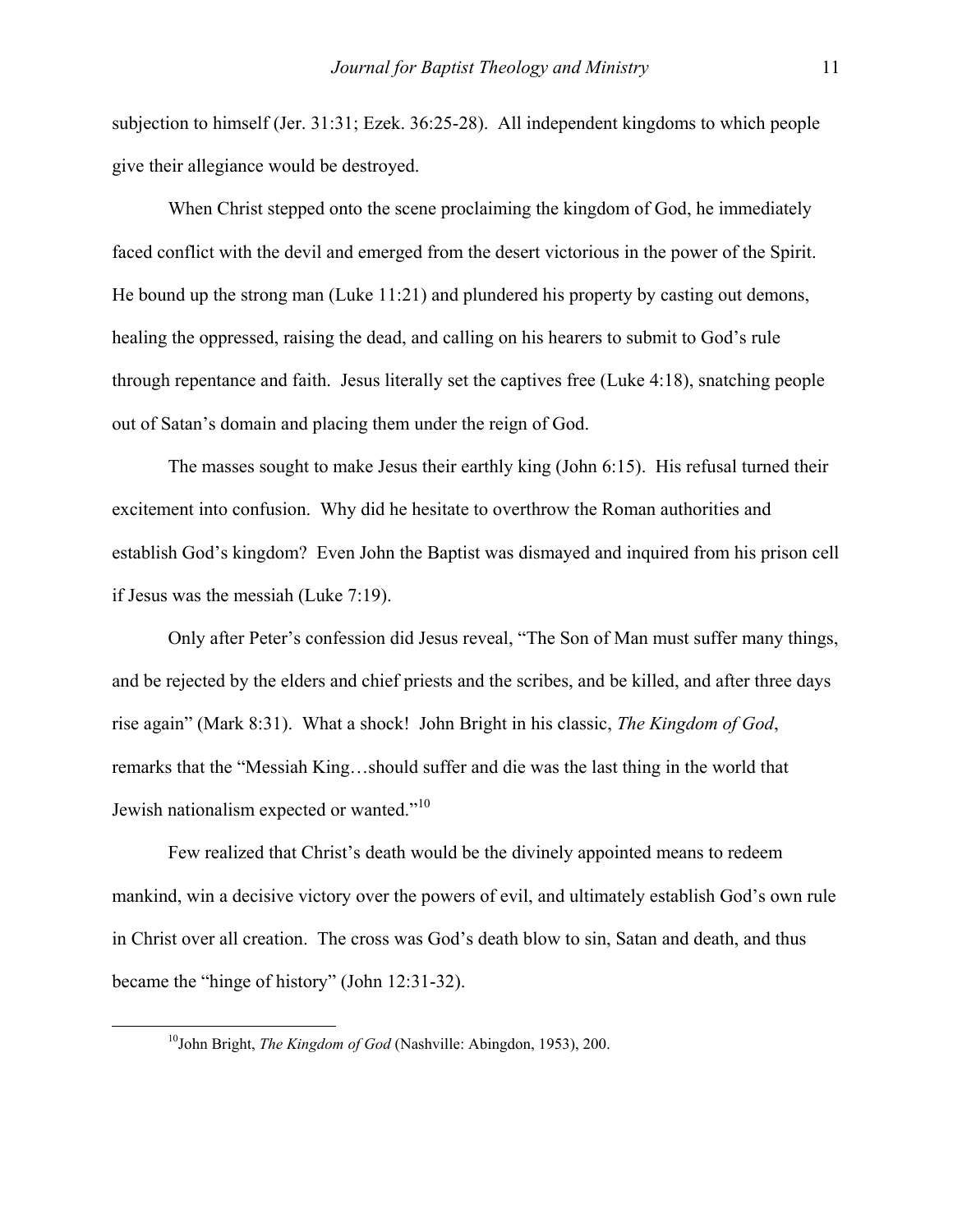At his resurrection Christ emerged from the cosmic battle victorious, proving that God, not the rebels, was in charge. After all, if Jesus could enter the heart of enemy territory, and not be defeated, then their days were numbered! From that moment onward the world has never been the same.

Scripture is clear, however, that although Satan has been vanquished, he has not been banished from the earth. Satan and his minions still fight to retain their position of power over this world, but have been stripped of their "rights" to fallen humanity.

From his exalted position at God's right hand, Christ now rules from his throne until his enemies become his footstool (Acts 2:35; 7:49; 1 Cor. 15:23-24; Heb. 1:13; 10:13). The powers of evil may still function, but only under the authority of Christ (Col. 2:15; 1:15-16; 1 Cor. 2:6- 8). As Wright remarks, "All kingdoms are confronted with their rightful overlord."<sup>11</sup> As sovereign, Christ also directs the course of history towards its victorious completion, i.e. the future establishment of his kingdom on earth and the judgment of all nations, which will take place at his coming.

The kingdom now finds root in God's messianic community, the church. "It is here that God rules and that rule is spread throughout the earth."<sup>12</sup> The church, which has been given the keys of the kingdom, is commissioned to take the gospel to all nations, calling upon individuals to submit to God's rule in Christ and align themselves with others in his kingdom. Whenever and wherever the victory of Christ is proclaimed and obeyed, Satan must retreat.<sup>13</sup> As God's reign expands, Satan's reign recedes.

<span id="page-7-0"></span><sup>&</sup>lt;sup>11</sup>N. T. Wright, *What Saint Paul Really Said* (Grand Rapids: Eerdmans, 1997), 44.

<span id="page-7-1"></span><sup>12</sup>William J. Abraham, *The Logic of Evangelism*, 93.

<span id="page-7-2"></span><sup>13</sup>Peter P. J. Beyerhaus, *God's Kingdom and the Utopian Error* (Wheaton, IL: Crossway, 1992), 62.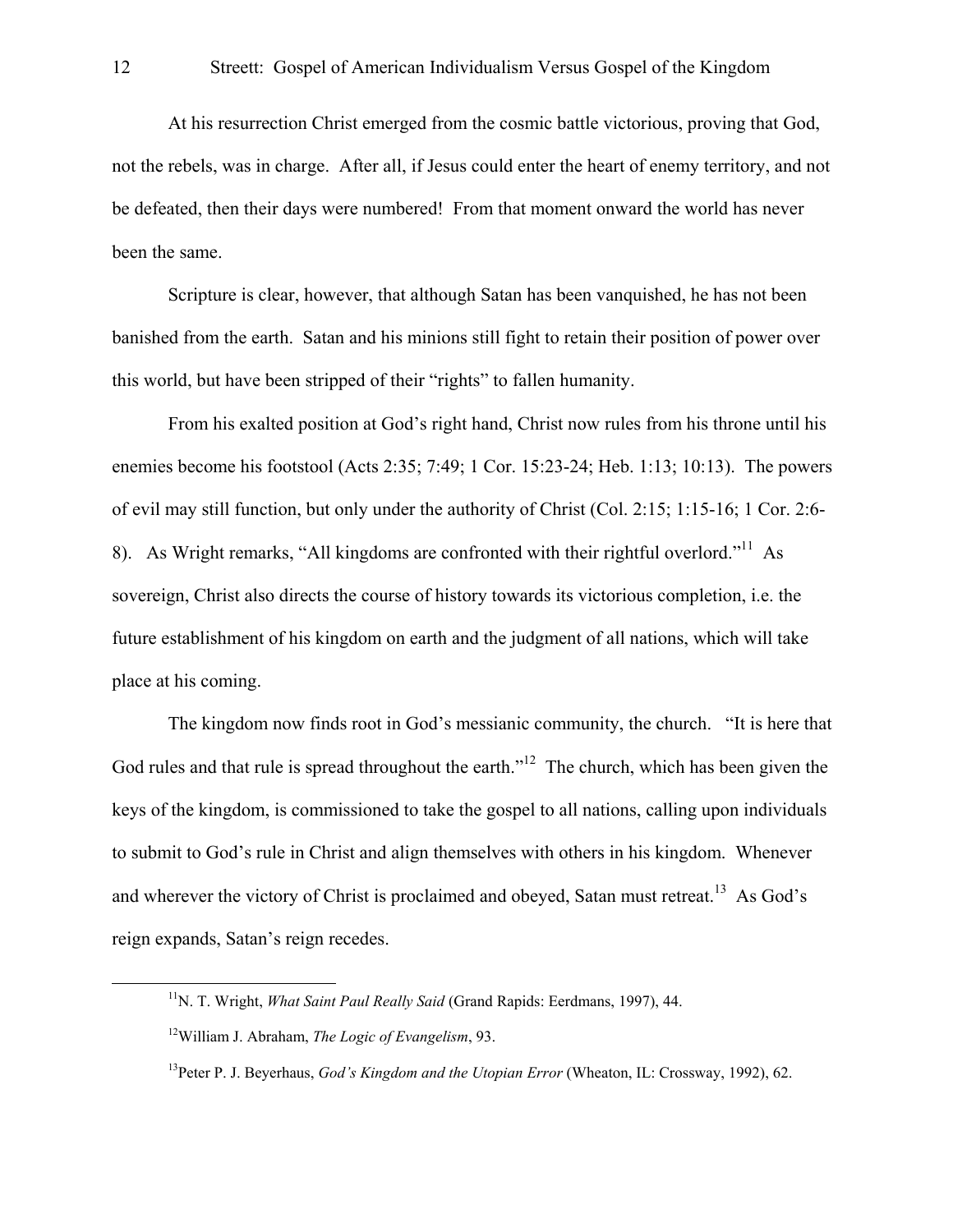As earth's legitimate king, Jesus demands allegiance from its inhabitants. He summons all to live in righteousness until his kingdom is fully manifested at the *parousia*, and all his enemies, including death, are destroyed. Bright calls this "eschatological living."<sup>[14](#page-8-0)</sup>

We live in the "already but not yet" period of history,<sup>15</sup> tasting of the heavenly powers to come (Heb. 6:4), but not experiencing the kingdom in its fullness. The kingdom, which was inaugurated through the life and ministry of Jesus, will not be consummated until he returns.

# **The Gospel of American Individualism Compared to the Gospel of the Kingdom**

If Jesus and the apostles walked the earth today, one wonders if they would recognize the gospel being preached by most American evangelicals. A comparison between the New Testament gospel of the kingdom and the Americanized gospel is quite revealing.

COMPARISON 1: Whereas New Testament evangelism concentrated on initiating people into the eschatological reign of God, the gospel of American individualism concentrates on getting people into heaven.

Few gospel messages today emphasize the eschatological activity of God, which began in the life of Christ and continues in the church through the Holy Spirit. Rather they concentrate on the eternal bliss that awaits the believer at death. American evangelicals preach a gospel of heaven. But what about a person's life between the "here and now" when he believes and the "then and there" when he is transferred to glory?

 Even the proponents of the "Lordship gospel" and the "free grace gospel" miss the point entirely. As Dallas Willard correctly observes, both sides focus on going to heaven and

<span id="page-8-0"></span> <sup>14</sup>Bright, *The Kingdom of God*, 223.

<span id="page-8-1"></span><sup>&</sup>lt;sup>15</sup>A phrase coined by George Eldon Ladd, which appears in all his kingdom-related writings.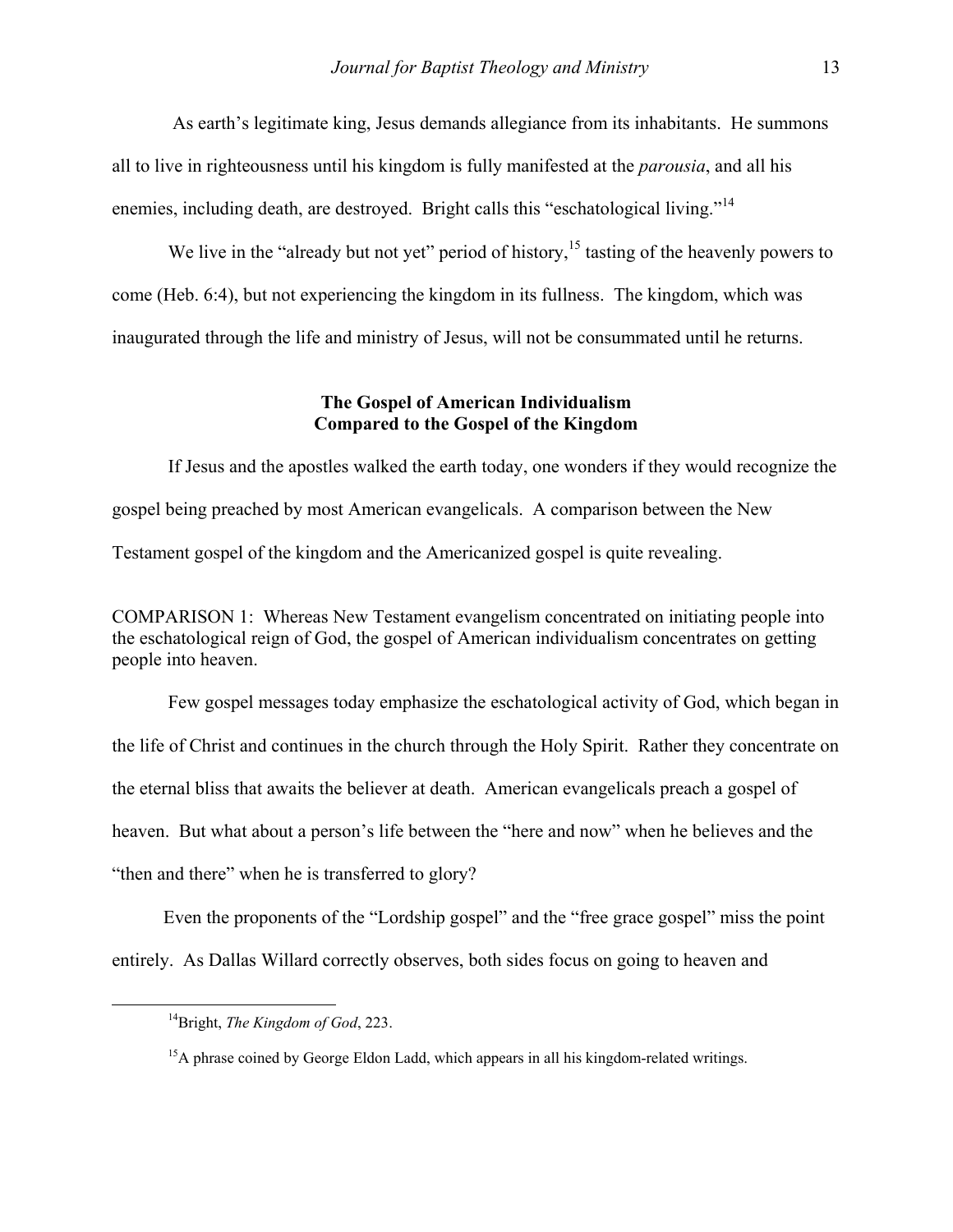forgiveness of sins; they only differ on how to get there.<sup>16</sup> Likewise, *Evangelism Explosion* and *F.A.I.T.H*., two of the more popular church evangelism programs, give enormous attention to the issue of heaven. Yet few, if any, gospel sermons in the New Testament deal with heaven. Rather they focus on the kingdom and what it means to be part of it, now and in the future. A completely futuristic eschatology strips Christianity of its relevance.

COMPARISON 2: Whereas, New Testament evangelism concentrated on calling people to public repentance and obedience, the gospel of American individualism focuses on meeting the felt needs of the hearers.

 The gospel of American individualism is characterized by such phrases as "God loves you and has a wonderful plan for your life." Evans reminds us that "too many individuals, families, churches, and communities want to keep God on the fringes of our lives. There He can be accessible if we have a need, but we can keep Him far enough away from the center of our lives that He doesn't start messing with our agendas."<sup>17</sup> Jesus is often viewed as a genie in a bottle, who answers when called upon, without any demands placed on the believer.

Evans additionally observes:

They come to church looking for a "discount God." They want God on sale. They come saying, "God, I want You and Your kingdom, but I want it at a discount. Give me a sale price on Your kingdom. I want a little of this and a little of that but not the whole package. So give me 30 percent off the ticketed price."

People don't want a God who is sovereign, a God who says, "This is the package. When you get Me, you get My kingdom. And when you get My kingdom, you get My rules." There are no discounts in God's kingdom. He is sovereign. He rules over all."[18](#page-9-2) 

<span id="page-9-2"></span>18Evans, *The Kingdom Agenda*, 8.

<span id="page-9-1"></span><span id="page-9-0"></span> <sup>16</sup>Dallas Willard, *The Divine Conspiracy* (San Francisco: Harper, 1996), 46-47.

<sup>&</sup>lt;sup>17</sup>Tony Evans, *The Kingdom Agenda* (Nashville: Word, 1999), xxiv. While not an academic treatise on the kingdom of God, Evans calls this book his magnum opus because he considers its content to be the weightiest he has dealt with to date. Evans makes a valiant effort to apply kingdom truths to the local church.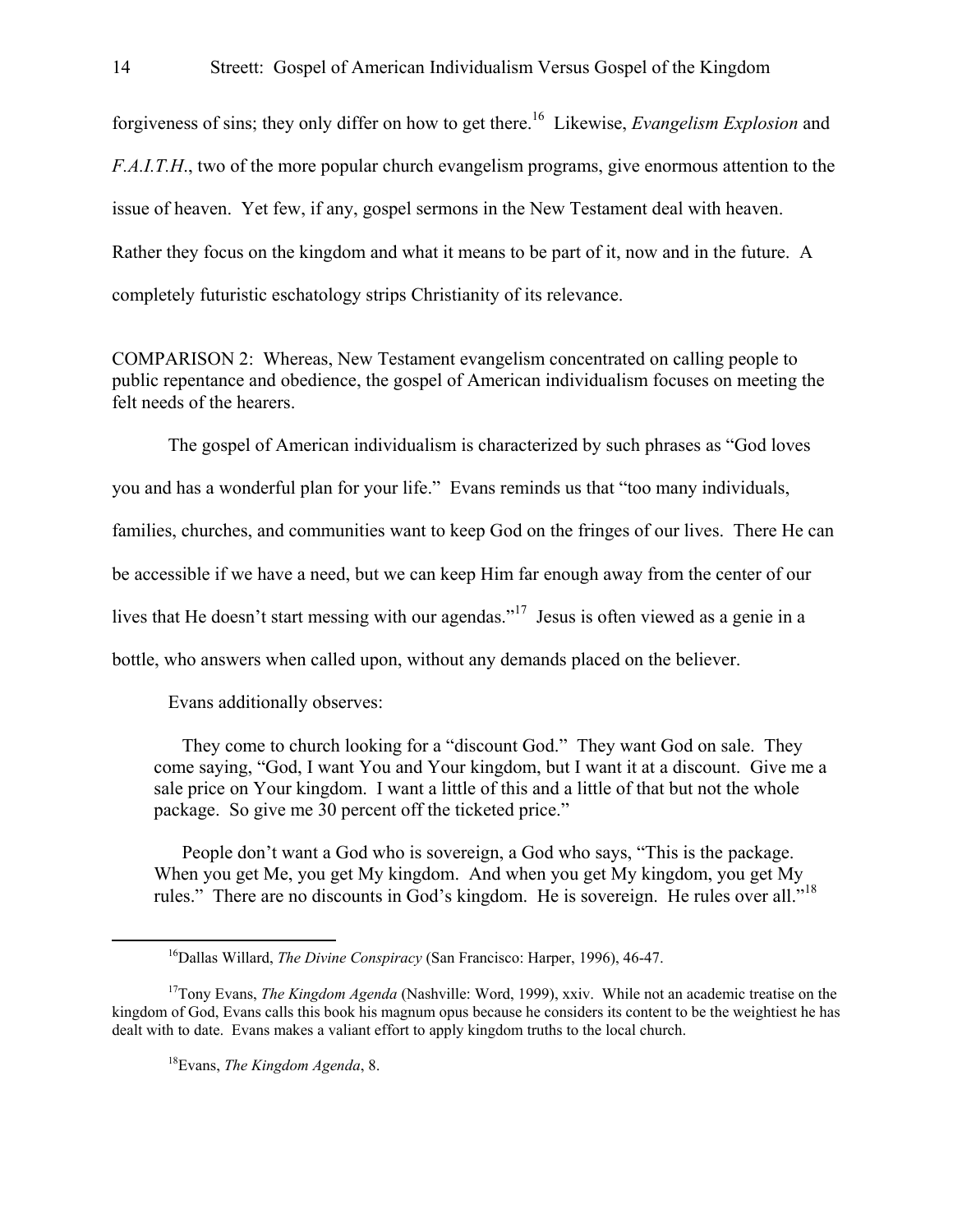According to Abraham, "The kingdom of God has its own internal requirements, which are not at our disposal to change at will."[19](#page-10-0) God requires repentance; a paradigm shift; a reorientation of one's life; a turning from sin and darkness to God and Christ (Acts 3:19, 26; 9:35; 11:21; 26:18; 2 Cor. 3:16; 1 Thess. 1:9; 2 Tim. 2:19).

COMPARISON 3: Whereas New Testament evangelism emphasized *salvation history*, the gospel of American individualism produces an ahistorical existentialism.

The typical gospel message today offers salvation in four easy steps. The call usually revolves around some subjective experience or action to be taken, e.g. invite Christ into your heart or repeat a sinner's prayer. Such concepts cannot be found in the New Testament. Contrast that with Stephen's evangelistic sermon, which recounted for his listeners the great events of Israel's past; even the place where Abraham bought his tomb (Acts 7:2-53). Likewise, Peter's sermon on Pentecost is filled with history from beginning to end (Acts 2:14-39). Paul often reasoned from the Old Testament proving that Jesus was the Christ, linking him to Abraham, Moses, David and others. Even on Mars Hill, he started with creation and moved forward to judgment (Acts 17:24-31). His sermon content spanned history.

The *kerygma* is the story of God working in history; of Israel's failures and God's faithfulness. And it is the story of what God has done ultimately in Jesus to dethrone Satan and plunder his kingdom. It centers on the cross where the war was decisively won and the subsequent resurrection of Jesus from the dead to be declared God's son in power (Rom. 1:4). Evangelism involves the retelling of the story and a call for the hearers to become part of God's great plan for history. It is primarily about God, not about us.

<span id="page-10-0"></span> <sup>19</sup>Abraham, *The Logic of Evangelism*, 107.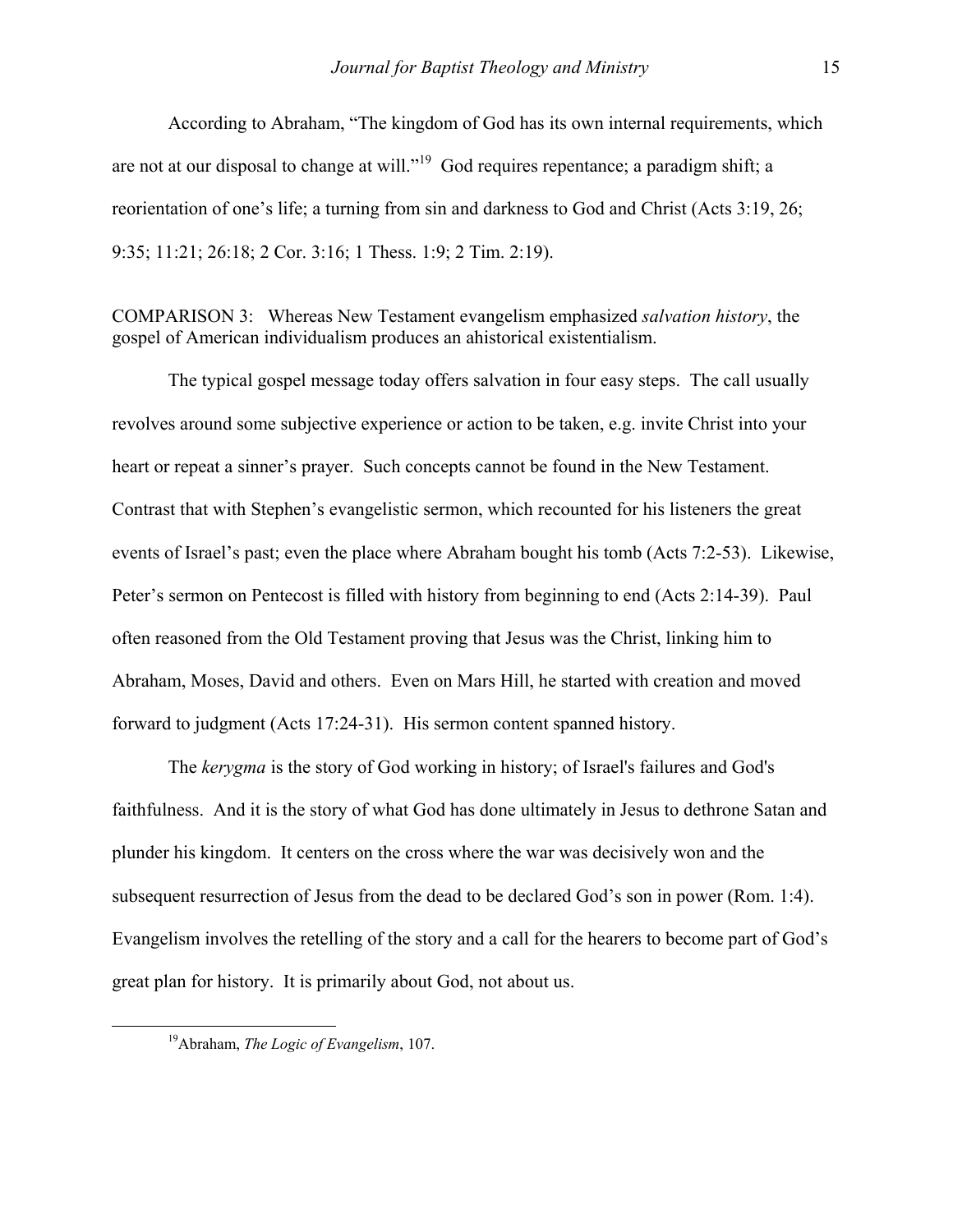COMPARISON 4: Whereas New Testament evangelism places emphasis on community, the gospel of American individualism has become a private matter.

 The gospel of American individualism creates a horde of individual Christians but not a community. One possible reason is that so much evangelism is being done by parachurch organizations and spiritual lone-rangers, who seek professions of faith but do not baptize nor teach their inquirers to live for Christ (Matt. 28:18-20). Rarely do their so-called converts darken the door of a local church.

 Some churches are just as guilty of promoting a form of evangelism that makes no demands on those professing faith in Christ. Seeker-sensitive churches, for example, often allow visitors and even members to remain anonymous.

According to the gospel of the kingdom, it is incoherent to believe that one can enter that reign of Christ and remain outside the church.[20](#page-11-0) Becoming a citizen of the kingdom cannot be done in a vacuum anymore than a foreigner can become a citizen of the United States without rubbing shoulders with other Americans. There is a corporate or community aspect to citizenship. It includes responsibility and privileges that can not be found by living in isolation.

COMPARISON 5: Whereas New Testament evangelists preached Christ as King, with implications for society as a whole, the gospel of American individualism places stress on personal experience.

Newbigin reminds us that religion can flourish in a society as long as it remains a private affair and does not attempt to impact society.<sup>21</sup> The early church could have escaped persecution of the Roman Empire if it had been satisfied to be treated as a *cultus privatus*. However, the gospel of the kingdom has universal implications. When Jason, in whose house Paul preached,

<span id="page-11-0"></span> <sup>20</sup>See William J. Abraham, *The Logic of Evangelism*, 130.

<span id="page-11-1"></span><sup>21</sup>Lesslie Newbigin, *Signs Amid the Rubble* (Grand Rapids: Eerdmans, 2003), 91.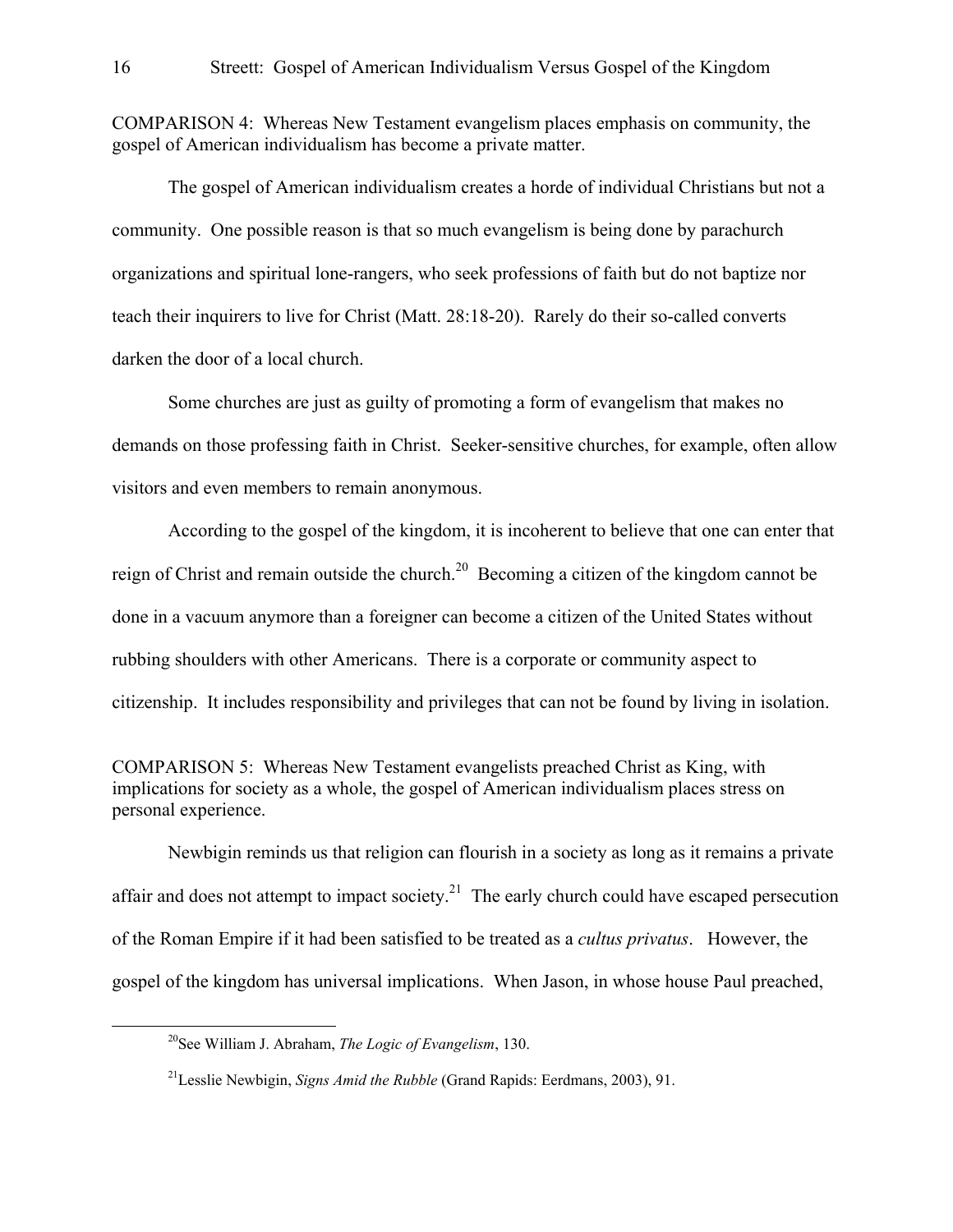was dragged into the streets, the charge was "these do contrary to the decrees of Caesar, saying there is another king, one Jesus" (Acts 17:5). The entire town and its rulers were troubled!

The gospel goes against societal norms and mores, and challenges the *powers that be* for the allegiance of their subjects. Persecution and suffering frequently accompany the preaching of the pure gospel. That is to be expected. Suffering is part of the evangelistic mandate.

A watered-down gospel that strips away the demands for the building of a righteous society is an "insipid religion concerned only with personal benefit" and "the ultimate selffulfillment plan."<sup>22</sup>

#### **Proposed Solutions**

The following suggestions could assist in the redirection of contemporary American evangelism away from a stringent individualism back to a biblical and theological emphasis upon the kingdom of God. First, evangelism professors at our SBC seminaries need to become more aware of the available scholarly studies, which deal with the kingdom of God, and incorporate teaching the "gospel of the kingdom" into their evangelism curricula. Second, evangelism professors must spend proportionately more classroom time focusing on the theology of evangelism, which centers on the kingdom of God than on methodology that gets so-called results. We should stress message over method. Third, professors of evangelism should consider writing articles on the relationship between evangelism and the kingdom of God for publication in both popular magazines and professional journals. Fourth, the *Academy for Evangelism in Theological Education*<sup>23</sup> should address at their next annual meeting the

<span id="page-12-1"></span><span id="page-12-0"></span> <sup>22</sup>Charles Colson, *Kingdoms in Conflict* (Grand Rapids: Zondervan, 1987), 86.

<sup>23</sup>The AETE, a professional society for Professors of Evangelism, publishes the *Journal of the Academy for Evangelism in Theological Education* (Ambridge, PA).